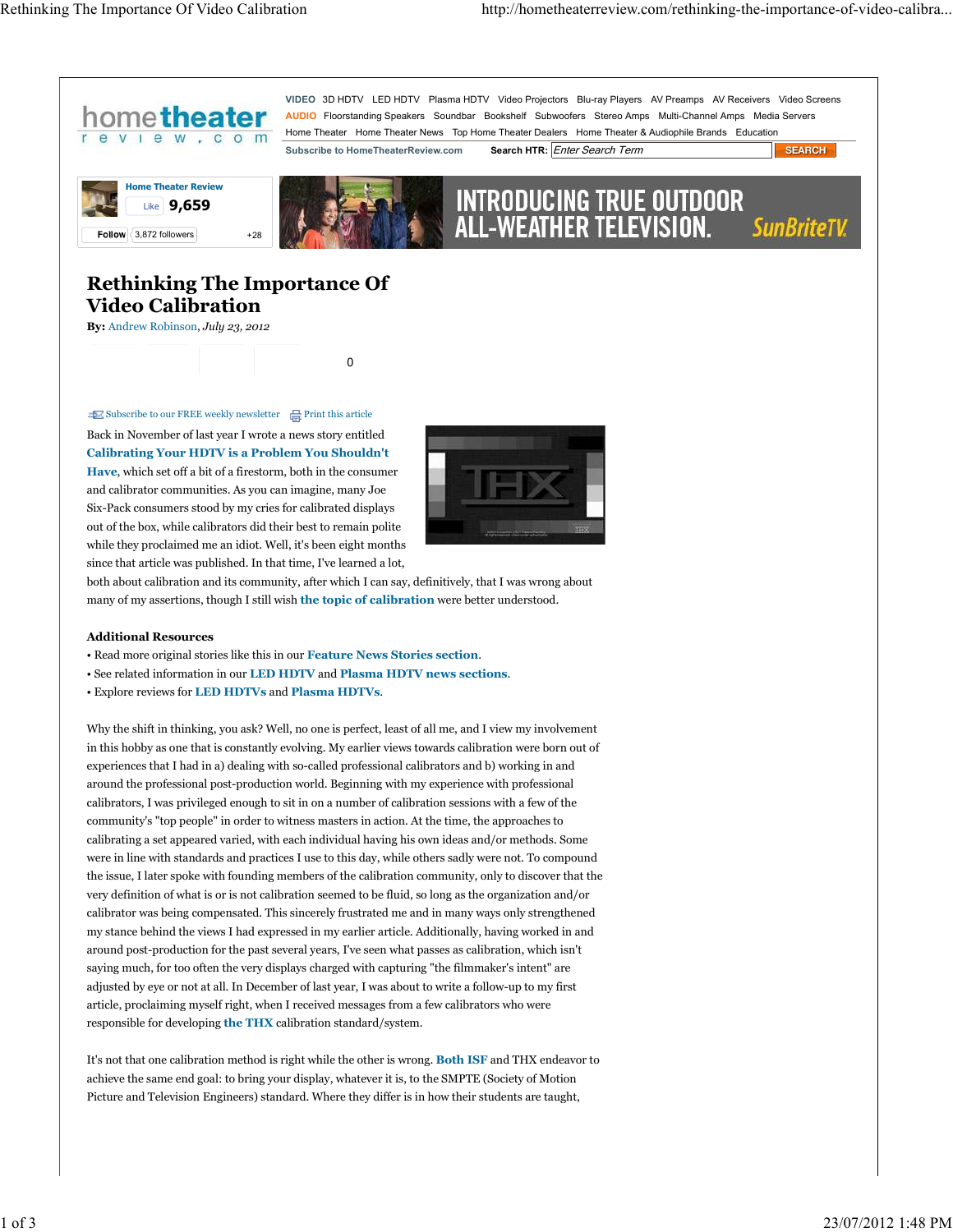which in the case of ISF is more lecture-based, whereas THX is more classroom or hands-on oriented. Obviously, this is a bit of an oversimplification, but still accurate. Keep in mind, just because an individual has sat through the lectures and/or classroom exercises does not mean he or she is going to be an A+ calibrator. Just as with plumbers or general contractors, some calibrators bound to be better than others. Despite what some may tell you, going with an ISF or THX calibrator isn't necessarily going to make up for any deficiencies in his or her tradecraft.

For me personally, after speaking with practitioners of the two systems, many of them adept at both, it was the THX methodology and two of its key calibrators that ultimately changed my outlook on calibration. The two gentlemen in question are **Michael Chen** and Ray Coronado. Mr. Coronado is someone many of you may recognize now, as his name has come up in several of my recent video reviews. The reason for this is that Mr. Coronado has graciously extended his knowledge and expertise to me (and subsequently to all of you) in order to insure that the figures and raw data expressed in any of HTR's future HDTV and projector reviews is as accurate as possible, though it should be noted that he plays no role in the subjective portion of any display review. I still believe that a well-balanced and useful review is one that possesses enough meat (aka facts) to satisfy tech-savvy readers, yet not be so analytical as to bore or confuse those who may just want to know how best to shop for their next product.

How Mr. Coronado and Mr. Chen went about changing my perspective was simple - they sat me down and talked/walked me through a true calibration session. It was when Mr. Coronado pulled out multiple meters, signal generators, laptop computers and sanctioned test discs that I began to realize that what I had witnessed and/or thought to be true calibration in the past was in fact false. This made me angry, for one never likes to be misled or made to look like a fool, but it also made me even more determined to get the story right. A true THX-level calibration takes time, partially because it requires a lot of measurements (none of which are by eye) and also because the THX system calls for customer interaction. Believe it or not, the THX methodology calls for the customer to not only be present, but to also play an active role in understanding what is happening to the display. That was a huge 180-degree change from what I'd been told/shown previously, for getting permission to sit in on other calibrators' work sessions was like pulling one's own teeth, which explains a lot of the confusion, misinformation and secrecy surrounding the topic. The entire process took three hours. I'm told usually only takes about 90 minutes, but because I was asking question after question, it took a bit longer. At the end, we compared my reference **Anthem LTX 500 (JVC) projector**'s image against what I had done using methods imparted to me by so-called professionals, and then what had been achieved by Mr. Coronado and the THX method. The two weren't even close. Furthermore, Mr. Coronado managed to squeeze more light output out of my aging projector, yet kept contrast and black levels at reference levels, whereas I had sacrificed both via my methods in order to brighten up my image somewhat. Furthermore, my colors were wildly inaccurate, which isn't surprising, given that you can't calibrate color (or grey scale, for that matter) by eye, no matter what any person or filter pack says. In the end, after an entire evening spent calibrating both **my Panasonic plasma** and Anthem D-ILA projectors, the results were in: calibration is important, it makes a difference and, while people may still have a hard time understanding it, it's not something manufacturers can provide for you out of the box.

But true professional calibration needn't be scary. First you have to decide if you're a candidate for calibration. This is simple - not everyone needs calibration. Wait, what? It's true. Many casual viewers, for instance, my parents, aren't really going to benefit from full professional calibration because, well, they're not that interested in critical viewing. Chances are that when they watch, they're also doing other things, like glancing at a magazine or carrying on a side conversation. Sure, they watch their favorite programs in earnest, but even then they're more engrossed in the story as opposed to the visuals. For my parents, and viewers like them, getting them to switch their displays to a more acceptable preset such as Standard, Movie or, better still, THX is going to be enough. Those who fancy themselves savvy but not anal-retentive will be well-suited with a copy of Digital Video Essentials on DVD or Blu-ray, as it will help them set brightness, contrast and color (by eye), which will be an improvement, in conjunction with a preset picture mode such as Movie or THX. The two above methods represent image adjustment, not calibration. Make no mistake: image adjustment is better than no adjustment or simply relying on a factory preset, but don't mistakenly view it and/or call it